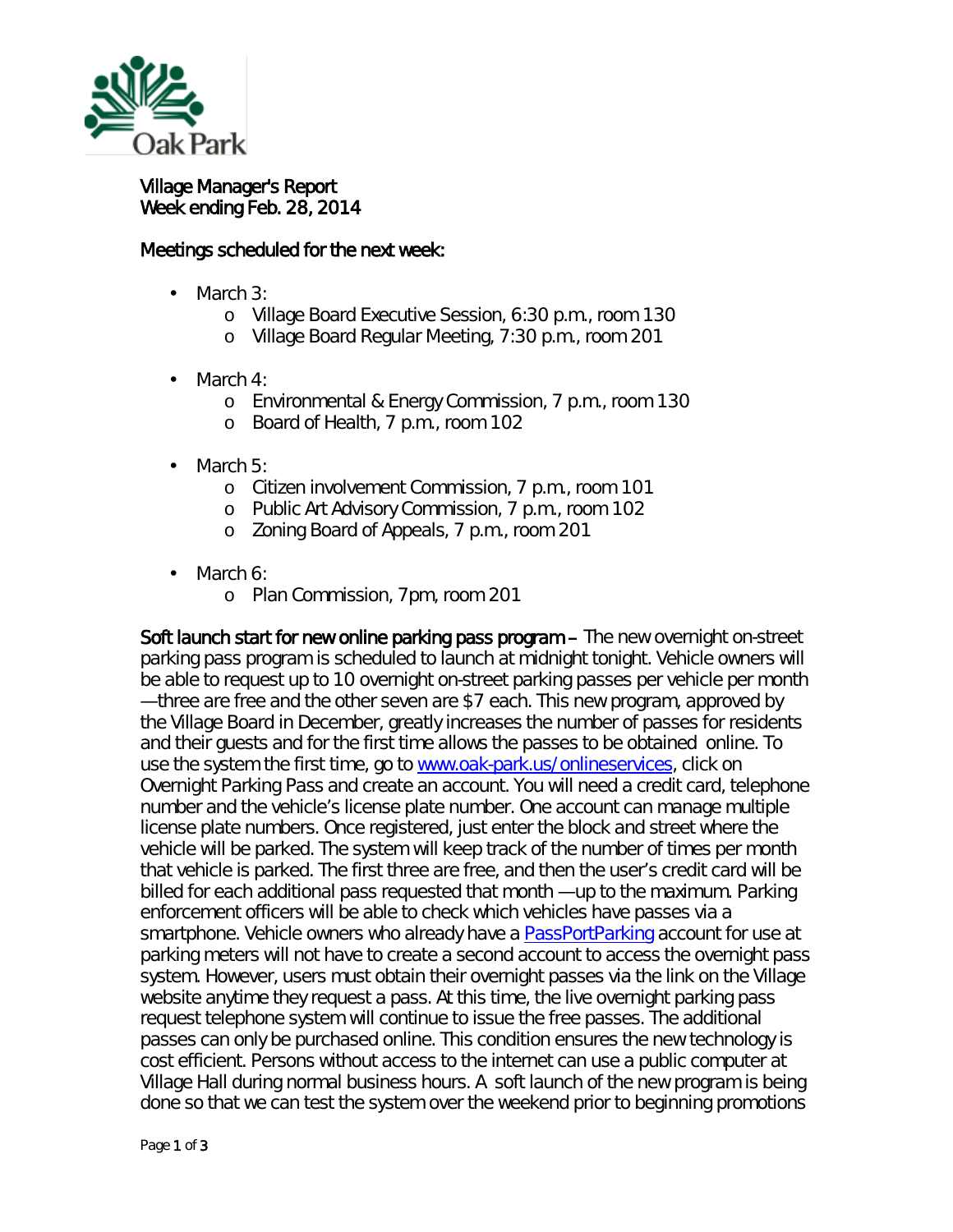next week, including a story on the front page of the March/April issue of the *OP/FYI* community newsletter, which should be reaching residents next week.

Construction traffic delays likely near Lake & Ridgeland Friday – Some 40 concrete trucks are expected to make deliveries to Ridgeland Common today as work on a new ice rink progresses. Trucks will be arriving and exiting the site throughout Friday from Lake Street, west of Ridgeland Avenue. Anyone with questions and requesting more information is being urged to [contact the Park District of Oak Park.](http://r20.rs6.net/tn.jsp?f=001BqVZiV8kgUjm9St3G4oWpHcfH4jROnqa70kE8bCxsZIxNKWD8u9UsJB7yney2JyVxC9bM2xdeHQ3B2RJ94ICeNNQCYD5AQ0AqLXJgdIXSuHOwQJuq_5T7mIGRYI4pN6dDEct8Gr01HupcMAlAFNRKesLWJm0umHtviMKIbJPU-PeWT10HkNWhA==&c=cBPVCSWrD03muNr6pfFNZ-7bco9u3M41-M0qIWjsO1LOdqmd6WDPaw==&ch=qdTZe-Jl7-u-_Ye6efGmx1tOauSWmcI2iLrPa4m4kadAvGlUpgQGlg==) Information on the entire renovation project is posted on the Park District's website - [just click](http://r20.rs6.net/tn.jsp?f=001BqVZiV8kgUjm9St3G4oWpHcfH4jROnqa70kE8bCxsZIxNKWD8u9UsJB7yney2JyVsi8m8z9hnYufRUEqQvUu4OJsvNgP2lRmvJG9pa-KjcIlDFbOAWC5zNsN0198WDUrGazz2oCwH9CSNbvAYJP49DbokC3JlviX7GdlaoxzL0D0YutyHDXVh1coQDWRIQqSM1DfqVf9UgR_RfIUNMkPgg==&c=cBPVCSWrD03muNr6pfFNZ-7bco9u3M41-M0qIWjsO1LOdqmd6WDPaw==&ch=qdTZe-Jl7-u-_Ye6efGmx1tOauSWmcI2iLrPa4m4kadAvGlUpgQGlg==)  [here.](http://r20.rs6.net/tn.jsp?f=001BqVZiV8kgUjm9St3G4oWpHcfH4jROnqa70kE8bCxsZIxNKWD8u9UsJB7yney2JyVsi8m8z9hnYufRUEqQvUu4OJsvNgP2lRmvJG9pa-KjcIlDFbOAWC5zNsN0198WDUrGazz2oCwH9CSNbvAYJP49DbokC3JlviX7GdlaoxzL0D0YutyHDXVh1coQDWRIQqSM1DfqVf9UgR_RfIUNMkPgg==&c=cBPVCSWrD03muNr6pfFNZ-7bco9u3M41-M0qIWjsO1LOdqmd6WDPaw==&ch=qdTZe-Jl7-u-_Ye6efGmx1tOauSWmcI2iLrPa4m4kadAvGlUpgQGlg==)

Capital improvements map online – The Communications Department worked closely with Engineering staff to build an [interactive online map](http://www.oak-park.us/village-services/public-works/capital-improvement-projects) to track and display capital improvement projects planned for 2014. In the past, this map has been available to the public only as a static Adobe Portable Document Format (PDF) file. The new website's capabilities allowed for a more dynamic, user-friendly presentation via [Google Maps.](https://mapsengine.google.com/map/edit?mid=ztHPd1prphzE.k120cGqKqeL8) There may be a small learning curve for individuals not familiar with Google Maps, which has default displays that may require users to move, enlarge and reduce the base image depending on the information they are seeking. Mapping projects like this are a great way to visualize data online, and more projects are planned. The long-term goal is to be able to upload data directly for interactive display of a wide range of location-related information.

Smoke-free multi-unit housing initiative continues – The Health Department has contacted more than 400 Oak Park apartment building owners and condo boards to promote *Breathe Easy Oak Park,* a campaign intended to reduce exposure to secondhand smoke in multi-unit housing. Several trainings session offered by the Village's Housing Division and the Health Department prompted a number of building owners and condo board representatives to request more information about going smoke free. The Health Department also recently shared samples of the Village campaign's educational and promotional materials with the Cook County Health Department, which hopes to adapt our materials for similar campaigns in other municipalities. The *Breathe Easy Oak Park* initiative was funded under the [Illinois](http://www.idph.state.il.us/TobaccoWebSite/pap.htm)  [Department of Public Health Tobacco Free Communities Grant Program,](http://www.idph.state.il.us/TobaccoWebSite/pap.htm) which provides funding to local certified health departments for programs to reduce exposure to secondhand smoke.

Winter Conditions continue – Public Works Department crews were back on the street Fri., Feb. 21, after the thaw and light snow was followed by dropping temperatures that led to icy streets. The thaw also had Water & Sewer Division crews responding to flooded areas created by the rapid melt and clogged sewer inlets. The division also repaired frozen water services at 1112 Edmer Ave., 115 N. Kenilworth Ave., 1026 N. Harvey St., 217 Home Ave. (Pleasant Home) and 1164 S. Lombard Ave. In addition, crews repaired water main breaks at 44 Washington Blvd. and North Boulevard at Oak Park Avenue, and a leaking water service line at 214 Austin Blvd. Throughout the week crews also filled potholes across the Village and placed temporary patches where streets had been opened to repair broken mains and frozen water services. Crews also are preparing for what could be more snow over the coming weekend. So far this season, crews have responded to 31 snow events that have dumped 74 inches of snow on the Village as measured at the Public Works Center.

Page 2 of 3